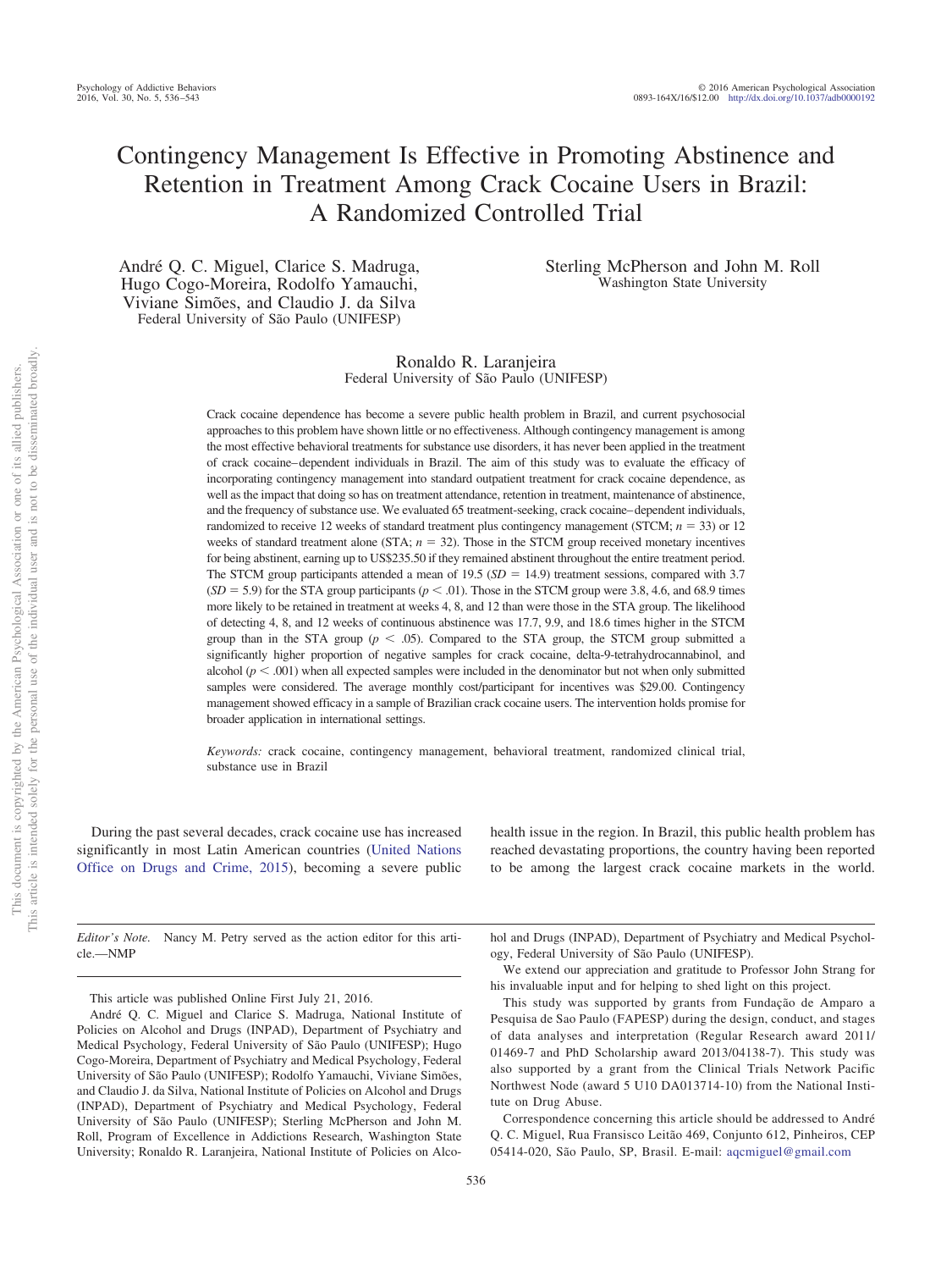According to the Second Brazilian National Alcohol and Drugs Survey,  $1.5\%$  of Brazilians  $\geq 14$  years of age have smoked crack cocaine at least once in their lifetime, with over 0.8% of the population having used this substance in the previous year [\(Ab](#page-6-0)[dalla et al., 2014\)](#page-6-0). Although the proportions of crack cocaine users may seem small, in the past decade, the demand for substance abuse treatment in Brazil has grown more for crack cocaine than for any other substance. Thus, the use of crack cocaine has surpassed that of all other illicit substances as a cause of hospital admission in the country [\(Dunn, Laranjeira, Da Silveira, For](#page-6-1)[migoni, & Ferri, 1996;](#page-6-1) [Noto, Moura, Nappo, Galduroz, & Carlini,](#page-7-1) [2002\)](#page-7-1).

As in other countries, crack cocaine use in Brazil is more prevalent in the urban population, particularly among young adult males who are homeless [\(Noto et al., 2003;](#page-6-2) [Santos Cruz et al.,](#page-7-2) [2013\)](#page-7-2). Although crack cocaine users are usually polydrug users, crack cocaine is typically their drug of choice [\(Guindalini, Val](#page-6-3)[lada, Breen, & Laranjeira, 2006;](#page-6-3) [Oliveira & Nappo, 2008\)](#page-7-3). Crack cocaine use is associated with concomitant severe psychiatric comorbidities, a higher probability of living or having lived on the streets, and exposure to risky sexual behaviors, with elevated rates of HIV infection and hepatitis [\(Carvalho & Seibel, 2009;](#page-6-4) [Malta et](#page-6-5) [al., 2010;](#page-6-5) [Narvaez et al., 2014;](#page-6-6) [Paim Kessler et al., 2012;](#page-7-4) [von](#page-7-5) [Diemen, De Boni, Kessler, Benzano, & Pechansky, 2010;](#page-7-5) [Zubaran, Foresti, Thorell, Franceschini, & Homero, 2010\)](#page-7-6). Crack cocaine users are also more likely to be or to have been involved in illegal activities and to have been incarcerated [\(Dunn & Laran](#page-6-7)[jeira, 1999;](#page-6-7) [Ribeiro, Sanchez, & Nappo, 2010\)](#page-7-7). Consequently, mortality is seven times higher in crack cocaine– dependent individuals than in the general population, with 17.6% of crack cocaine users dying during the first 5 years after crack cocaine dependence has been established [\(Ribeiro, Dunn, Laranjeira, &](#page-7-8) [Sesso, 2004\)](#page-7-8).

Over the past 20 years, a behavioral treatment known as contingency management (CM) has been widely studied in the United States [\(Higgins et al., 1991;](#page-6-8) [Higgins, Wong, Badger, Ogden, &](#page-6-9) [Dantona, 2000;](#page-6-9) [McDonell et al., 2013;](#page-6-10) [Petry & Carroll, 2013;](#page-7-9) [Petry, Peirce, et al., 2005\)](#page-7-10), with recent trials having also been conducted in Spain [\(García-Fernández et al., 2011;](#page-6-11) [Garcia-](#page-6-12)[Rodriguez et al., 2009;](#page-6-12) [Secades-Villa et al., 2011,](#page-7-11) [2013\)](#page-7-12), Switzerland [\(Petitjean et al., 2014\)](#page-7-13), the United Kingdom [\(Weaver et al.,](#page-7-14) [2014\)](#page-7-14), and China [\(Chen et al., 2013;](#page-6-13) [Jiang et al., 2012\)](#page-6-14). Various meta-analyses and review articles have presented consistent, robust evidence that, when applied alone or in combination with psychosocial or pharmacological treatment, CM is among the most effective treatments with regard to retention in treatment and promoting continuous abstinence from the use of cocaine and other stimulants [\(Dutra et al., 2008;](#page-6-15) [Lussier, Heil, Mongeon, Badger, &](#page-6-16) [Higgins, 2006;](#page-6-16) [Miguel, Yamauchi, Simões, da Silva, & Laranjeira,](#page-6-17) [2015;](#page-6-17) [Prendergast, Podus, Finney, Greenwell, & Roll, 2006\)](#page-7-15). Despite the clear scientific evidence of the effectiveness of CM, the approach has never been coupled with psychosocial treatment for substance use disorder in Brazil.

This study aimed to evaluate the impact that combining CM with standard treatment has on treatment attendance, retention in treatment, the maintenance of abstinence, and the frequency of substance use among treatment-seeking crack cocaine– dependent individuals in Brazil.

# **Method**

# **Study Location**

The study was conducted at the Vila Maria Specialized Medical Outpatient Clinic for Alcohol and Drug Treatment, the main referral center for alcohol- and drug-related disorders in the northern region of the city of São Paulo, Brazil, which includes several *favelas,* or slums.

## **Participants**

Between August 2012 and July 2014, a total of 86 individuals were screened for inclusion in the study. We included those who were between 18 and 60 years of age; had a current diagnosis of crack cocaine dependence according to the fourth edition of the *Diagnostic and Statistical Manual of Mental Disorders* (*DSM–IV*; [American Psychiatric Association, 1996\)](#page-6-18), as assessed with the Structured Clinical Interview for *DSM–IV* Axis I Disorders (SCID-I); reported having used crack cocaine in the last 4 weeks; and were seeking treatment for crack cocaine addiction. Individuals who had been abstinent from crack cocaine use for  $\geq 4$  weeks were excluded, as were those whose drug of choice was not crack cocaine, those with a *DSM–IV* diagnosis of schizophrenia, and those who were unable to attend treatment sessions at least three times per week. Thus, 21 individuals were excluded. Therefore, the study sample comprised 65 treatment-seeking crack cocaine– dependent individuals (see [Figure 1\)](#page-2-0). The study was approved by the Research Ethics Committee of the Federal University of São Paulo and by the Ethics Committee of the Brazilian National Ministry of Health (Protocol No. CAAE 00745912.4.0000.5505). All participants gave written informed consent. This study was registered at ClinicalTrials.gov as NCT01815645.

#### **Intake Assessments**

Intake interviews lasted up to 90 min and included the collection of sociodemographic data, as well as assessments of the history and pattern of drug use. We collected data related to previous treatment history and risky sexual behaviors. Using the SCID-I [\(First, Spitzer, Gibbon, & Williams, 1997\)](#page-6-19), we screened participants for a *DSM–IV* diagnosis of substance use disorder. After the intake assessments, each participant provided the initial urine sample (to assess crack cocaine and marijuana use) and the initial breath sample (to assess recent alcohol use). Thereafter, urine and breath were sampled three times per week.

## **Randomization**

After the baseline assessment, we used permuted block randomization to place each participant into one of two treatment groups: 12 weeks of standard treatment alone (STA) or 12 weeks of standard treatment plus CM (STCM). Participants were stratified by the concurrent diagnosis of alcohol dependence.

#### **STA**

Participants in the STA group  $(n = 32)$  attended weekly 90-min group meetings on relapse prevention, including coping skills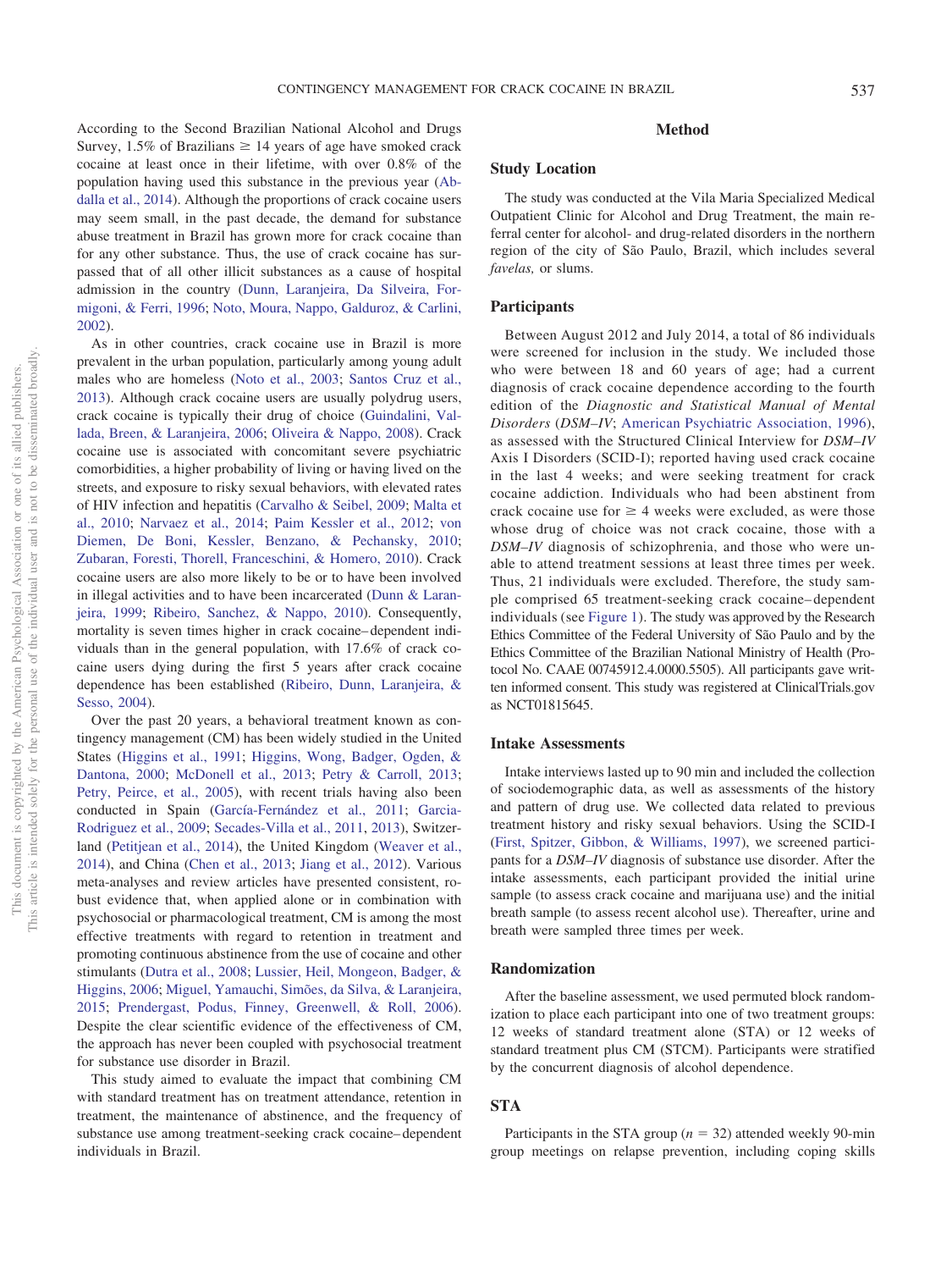

<span id="page-2-0"></span>*Figure 1.* Consort flow diagram. See the online article for the color version of this figure.

training; weekly 90-min occupational therapy sessions; at least one individual session per month with a psychiatrist; and weekly psychotherapy sessions of up to 40 min each. Treatment participation was monitored by a designated nurse who was responsible for contact upkeep and rescheduling. After submitting a urine sample, participants were informed immediately of their results. When participants submitted a sample that tested negative for crack cocaine, treatment staff would congratulate them for being present as well as for being abstinent. When participants submitted a sample that tested positive for crack cocaine, treatment staff would encourage them to stop using crack cocaine and congratulate them for continuing to attend treatment despite their use. No form of monetary incentive was given to participants in the STA group.

# **STCM**

Participants in the STCM group  $(n = 33)$  received the same treatment as did those in the STA group except that they could earn vouchers for being abstinent. After the first sample testing negative for crack cocaine, participants immediately received a voucher with a corresponding monetary value, in Brazilian reals (R\$), of R\$5.00— equivalent to US\$1.25 (as of January 2016, 1 US dollar was equal to approximately 4 Brazilian reals). Voucher value increased by R\$2.00 for every consecutive negative sample until reaching a maximum of R\$15.00. When abstinent from crack cocaine use, participants could earn an additional R\$2.00 voucher for each consecutive breath sample testing negative for alcohol. Participants who tested negative for crack cocaine in all three urine samples collected in a given week received a R\$20.00 bonus voucher. Another R\$10.00 bonus was given to participants who, during the same week, not only tested negative for crack cocaine in all three urine samples but also tested negative for alcohol in all three breath samples and for delta-9-tetrahydrocannabinol (THC) in all three urine samples. When participants submitted a urine sample that tested positive for crack cocaine or missed an appointment, they would not earn any vouchers that day and the value of the subsequent voucher would reset to R\$5.00, with voucher value escalation restarting from that point.

To maximize the effect of the STCM intervention, we used vouchers that participants could immediately exchange for goods or services. Treatment staff would accompany participants for up to 1 km from the treatment facility to exchange the vouchers for goods available in the surrounding community, such as bus passes, subway tickets, food, clothing, electronic devices, phone cards, and other commodities. The vouchers could also be converted to mobile phone credits or applied toward utility bill payments. Tobacco and alcohol were the only goods that could not be obtained with the vouchers. Participants could also decide to allow their vouchers to accumulate and did not lose the accumulated value after submitting a urine sample that tested positive for crack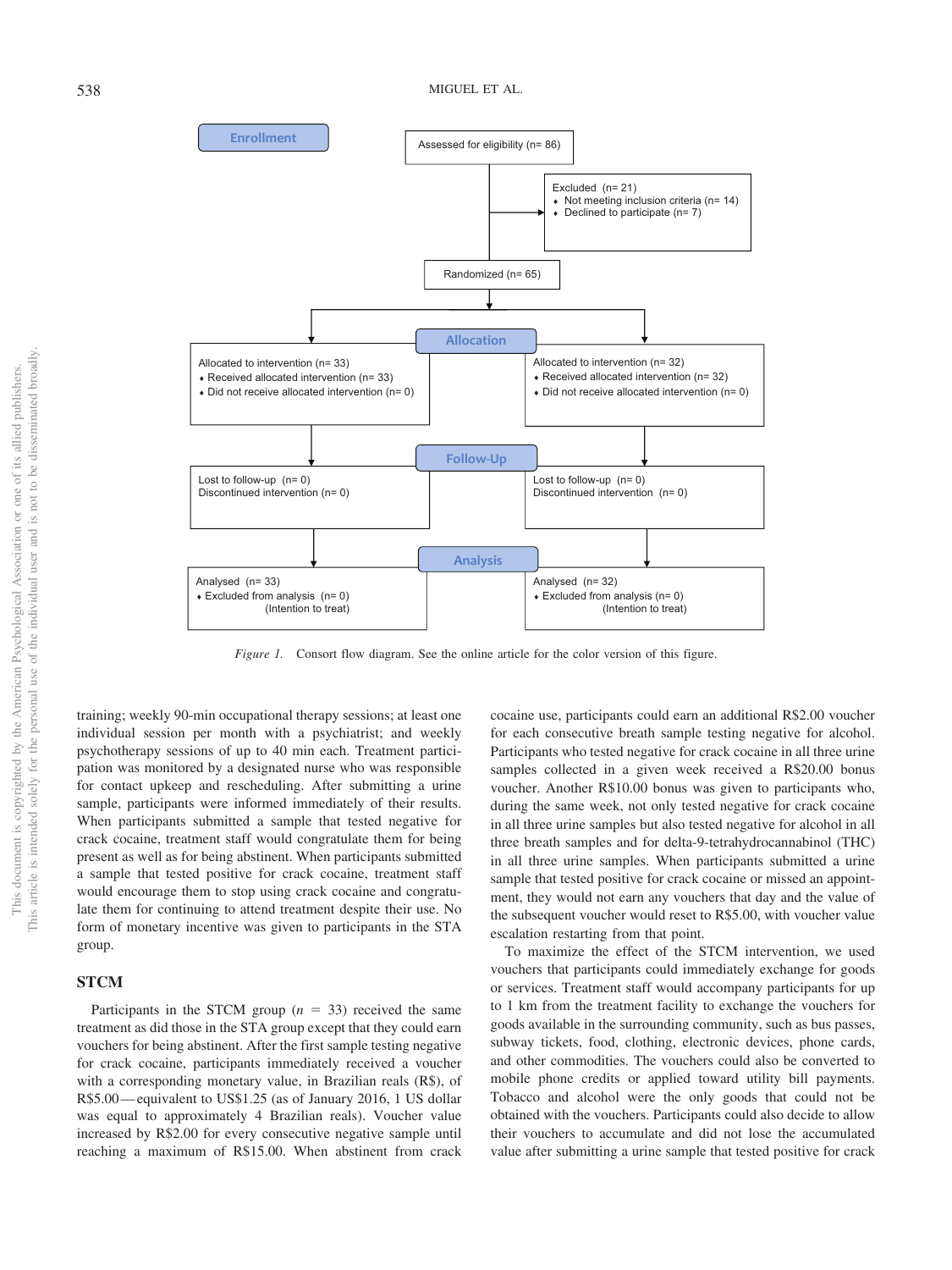cocaine. However, participants could spend their vouchers only after submitting a negative crack cocaine urine sample. If all samples submitted by a participant during the 12 weeks of treatment tested negative for crack cocaine, THC, and alcohol, the participant would earn a total of R\$942.00 (US\$235.50).

## **Urine and Breath Sampling**

Participants were instructed to appear at the outpatient clinic three times a week (on Monday, Wednesday, and Friday), between 10 a.m. and 4 p.m., to provide urine samples (in the presence of a same-sex observer) to be dipstick tested for crack cocaine and THC, as well to submit to breath analysis (in the presence of a nurse) to detect recent alcohol consumption. Breath alcohol results appeared instantly, and urine test results were obtained within 5 min. Participants were immediately informed of the results. The entire process took no longer than 10 min.

Crack cocaine use was assessed with a rapid cocaine screening test (Abon Biopharm, Hangzhou, China) capable of detecting  $\geq$ 300 ng/ml of benzoylecgonine in a urine sample, and marijuana use was assessed with a rapid THC screening test (Abon Biopharm) capable of detecting  $\geq$  50 ng/ml of THC in a urine sample. Urine samples were validated by temperature and creatinine concentration. If a sample was deemed invalid, the participant was encouraged to submit a new sample. Alcohol use was assessed with single-use breath-alcohol testers (Contralco, Gignac, France) capable of detecting alcohol levels  $\geq 0.3$  g/l.

#### **Primary Outcome Measures**

Treatment attendance was expressed as the total number of sessions attended during the 12 weeks of treatment. Retention in treatment was quantified as the period elapsed between treatment intake and dropout (last appearance at the treatment facility) or the end of treatment.

The longest duration of confirmed crack cocaine abstinence (LDA) was defined by the longest sequence of consecutive negative samples submitted. To address missing data in calculating LDA, missing visits due to holidays, if preceded and followed by negative samples, were coded as negative, and up to once a week, excused missing visits, if preceded and followed by negative samples, were also coded as negative.

The proportion of samples testing negative for crack cocaine was determined by dividing the number of negative samples by the total number of samples submitted. A second proportion was defined by the number of crack cocaine–negative samples divided by the expected samples (36 samples). The first variable makes no assumption about whether missing samples are positive or negative, whereas the second assumes missing samples are positive, and this latter proportion is affected by attrition or missed samples.

#### **Secondary Outcome Measures**

Proportions of samples testing negative for marijuana and alcohol were also quantified. For each substance, the number of submitted samples was included in the denominator for one analysis and with 36 samples in the denominator for a second.

# **Sample Size Calculation**

Sample size calculations were conducted using the longest duration of confirmed abstinence outcome to power the study. Following [Cohen's \(1988\)](#page-6-20) parameters to encounter moderate size effects on chi-square group comparisons, we used a significance level of  $\alpha = .05$ , a power of  $1 - \beta = 0.80$ , a contingency table with 1 degree of freedom, and an effect size of  $w = 0.35$ . Using those criteria, we calculated a sample size of 65 subjects.

## **Statistical Analysis**

For all baseline assessments, between-groups comparisons were conducted using chi-square tests for dichotomous variables and *t* tests for continuous variables. Independent samples *t* test compared groups based on the mean number of attended sessions and retention in treatment. Odd ratios and 95% confidence intervals are also presented for the proportions of participants who remained in the treatment program for  $> 1$  week,  $\geq 4$  weeks,  $\geq 8$  weeks, or the full 12 weeks.

To address the efficacy of the intervention on the longest duration of confirmed crack cocaine abstinence, we conducted two analyses. First, the mean LDA of both groups was compared via *t* tests. Second, we compared the two groups in terms of the proportion of participants who were abstinent for  $\geq 4$  weeks,  $\geq 8$ weeks, or the full 12 weeks. Odds ratios, with their respective 95% confidence intervals, are presented.

To evaluate differences between groups on the proportions of samples testing negative, *t* tests compared groups using both submitted samples and expected samples in the denominators. An  $\alpha$  threshold of 0.05 was used for all analyses. All statistical analyses were performed with the SPSS Statistics software package, version 22.0 (SPSS, Inc., Chicago, IL).

#### **Results**

## **Baseline Characteristics**

As shown in [Table 1,](#page-4-0) the baseline demographic variables and patterns of substance use did not differ statistically between the two groups. The sample was composed of individuals with a low level of education and high rates of unemployment (over 80%); approximately 25% were living on the streets at the time of treatment intake. Most (85%) of the participants were male, and 75% had more than one substance use disorder. Nearly half of the participants presented with at least one psychotic symptom at the start of treatment. The average length of crack cocaine use was over 12 years, with an average age of onset of approximately 22 years. Most of the participants had a history of inpatient treatment for crack cocaine dependence, and nearly half of the samples submitted at baseline tested positive for crack cocaine.

#### **Treatment Attendance and Retention**

The mean number of sessions attended was higher in the STCM group than in the STA group—19.5  $(SD = 14.9)$  versus  $3.7$  ( $SD = 5.9$ )—a difference that was statistically significant  $(t = 5.57; p < .01).$ 

The STCM group was retained for a mean of  $7.7$  ( $SD = 5.2$ ) weeks in comparison to 3.0  $(SD = 4.0)$  weeks in the STA group. These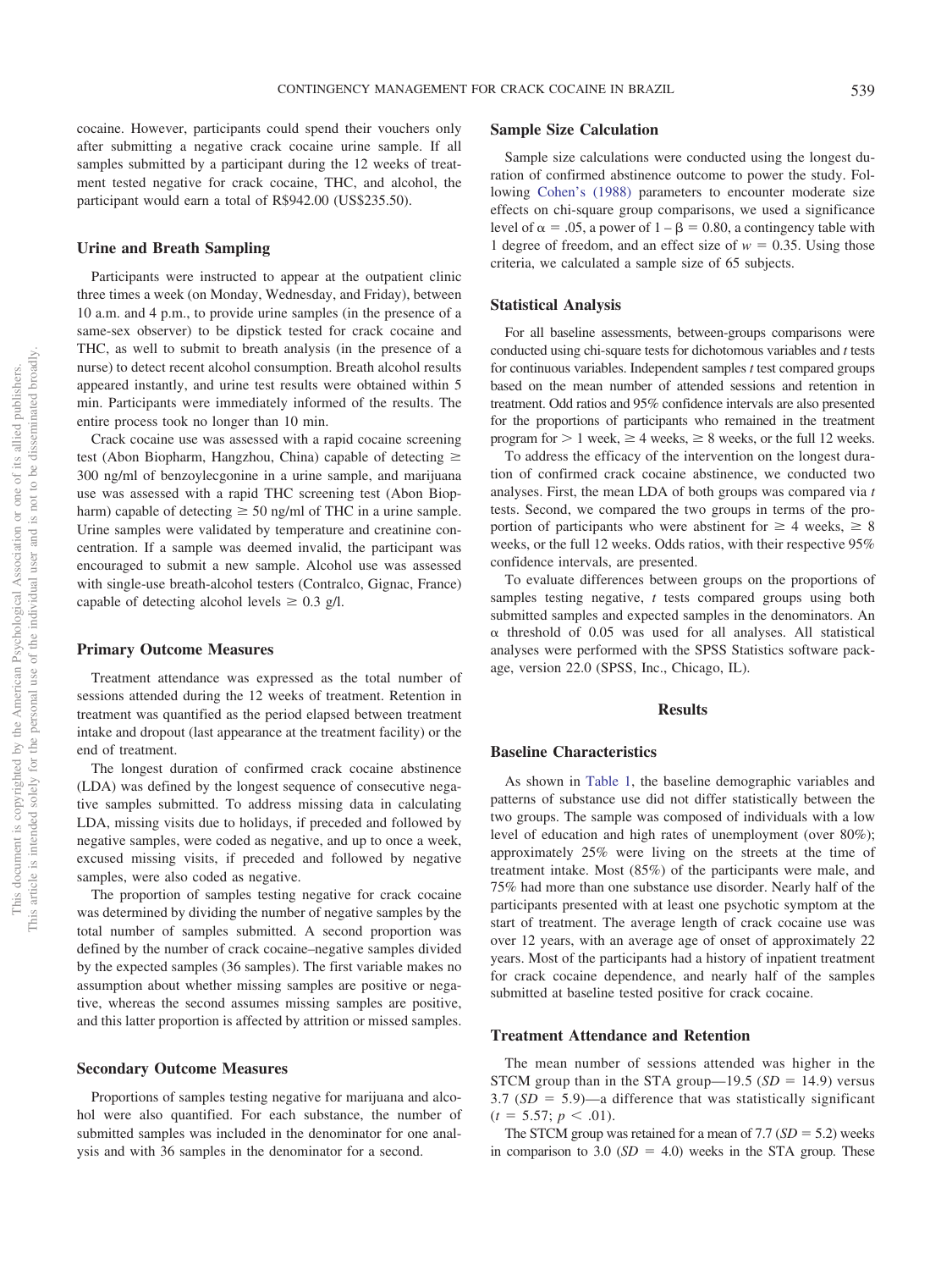<span id="page-4-0"></span>Table 1 *Demographic Characteristics and Patterns of Drug Use Among Crack Cocaine–Dependent Individuals Under Treatment*

|                                              | Control<br>(STA)<br>$(n = 32)$ |       | Experimental<br>(STCM)<br>$(n = 33)$ |       |                |  |
|----------------------------------------------|--------------------------------|-------|--------------------------------------|-------|----------------|--|
| Characteristic                               | Mean                           | SD    | Mean                                 | SD    | <i>p</i> value |  |
| Age $(y)$                                    | 35.4                           | 8.5   | 35.3                                 | 8.7   | .849           |  |
| Sex (male), $%$                              | 81.3                           |       | 90                                   |       | .260           |  |
| Education $(v)$                              | 9.774                          | 3.747 | 8.911                                | 3.441 | .337           |  |
| Unemployment, %                              | 84.4                           |       | 84.8                                 |       | .957           |  |
| Homelessness, %                              | 28.1                           |       | 18.2                                 |       | .341           |  |
| Psychosis symptoms, %                        | 46.9                           |       | 45.5                                 |       | .895           |  |
| Alcohol dependence, %                        | 65.6                           |       | 66.7                                 |       | .954           |  |
| Multiple substance dependence, %             | 75.0                           |       | 63.6                                 |       | .323           |  |
| Baseline positive urine exam, %              | 46.9                           |       | 51.5                                 |       | .708           |  |
| Age of onset $(y)$                           | 23.6                           | 7.3   | 21.8                                 | 6.6   | .396           |  |
| Period of use $(y)$                          | 11.8                           | 7.5   | 13.5                                 | 7.4   | .324           |  |
| Slept on the streets due to use, %           | 59.4                           |       | 69.7                                 |       | .384           |  |
| Been in Crackland <sup>a</sup> due to use, % | 93.8                           |       | 84.8                                 |       | .247           |  |
| History of treatment, %                      | 81.1                           |       | 87.5                                 |       | .733           |  |
| Number of previous treatments                | 2.5                            | 3.1   | 3.2                                  | 4.8   | .600           |  |

Note. STCM = standard treatment plus contingency management;  $STA = standard treatment alone$ 

<sup>a</sup> Crackland is a region in downtown São Paulo where thousands of people gather everyday to consume crack cocaine.

results are statistically different  $(t = 4.06; p < .01)$ . As can be seen in [Table 2,](#page-4-1) the likelihood of very early dropout in less than 1 week was significantly higher in the STA group than in the STCM group. Similarly, STCM participants were significantly more likely to be retained 4, 8, and 12 weeks than STA participants.

# **Crack Cocaine Abstinence**

The mean number of consecutive negative crack cocaine urine samples submitted was  $2.4$  ( $SD = 5.3$ ) for the STA group and 13.1  $(SD = 13.3)$  for the STCM group, resulting in an average of 0.8 and 4.4 weeks of abstinence, respectively  $(t = 4.16; p < .01)$ . [Table 3](#page-4-2) shows that the odds of achieving at least 4, 8, and 12 weeks of continuous abstinence from crack cocaine use were significantly higher for STCM group participants than for STA group participants.

As can be seen in [Table 4,](#page-5-0) the STCM group participants submitted 52.9% of the 36 possible urine samples for crack cocaine testing during the 12-week treatment period, compared with 9.8% for the STA group participants. Thus, rates of urine sample submission differed significantly between the groups.

<span id="page-4-1"></span>

| Table 2                                                   |  |  |  |  |
|-----------------------------------------------------------|--|--|--|--|
| Retained in Treatment During the 12 Weeks of Intervention |  |  |  |  |

| Treatment<br>retention | STA $(\%)$<br>$(n = 32)$ | STCM $(\% )$<br>$(n = 33)$ | OR <sup>a</sup> [95% CI] | $p$ value |
|------------------------|--------------------------|----------------------------|--------------------------|-----------|
| $\leq 1$ week          | 56.2                     | 15.2                       | $.14$ [.04, .45]         | .0007     |
| $\geq$ 4 weeks         | 34.4                     | 66.7                       | 3.8 [1.4, 10.7]          | .013      |
| $\geq$ 8 weeks         | 25                       | 62.5                       | $4.6$ [1.6, 13.3]        | .005      |
| 12 weeks               | $\Omega$                 | 51.5                       | 68.9 [3.8, 1,219.4]      | .0001     |

*Note.*  $STA = standard treatment alone; STCM = standard treatment plus$ contingency management;  $OR =$  odds ratio;  $CI =$  confidence interval.<br><sup>a</sup> The reference group is the STA condition.

<span id="page-4-2"></span>

| Table 3                                                     |  |
|-------------------------------------------------------------|--|
| Confirmed Continuous Crack/Cocaine Abstinence During the 12 |  |
| Weeks of Intervention                                       |  |

| Continuous<br>abstinence | STA $(\%)$<br>$(n = 32)$ | STCM $(\%)$<br>$(n = 33)$ | OR <sup>a</sup> [95% CI] | <i>p</i> value |
|--------------------------|--------------------------|---------------------------|--------------------------|----------------|
| $\geq$ 4 weeks           | 3.1                      | 36.4                      | 17.7 [2.1, 146.7]        | .001           |
| $\geq$ 8 weeks           | 3.1                      | 24.2                      | 9.9 [1.2, 84.7]          | .027           |
| 12 weeks                 | $\theta$                 | 21.2.                     | 18.4 [1.1, 337.1]        | .011           |

*Note.* STA = standard treatment alone; STCM = standard treatment plus contingency management;  $OR =$  odds ratio;  $CI =$  confidence interval.<br><sup>a</sup> The reference group is the STA condition.

When all expected samples were considered in the denominator, the proportion of samples testing negative for crack cocaine was statistically higher in the STCM group than the STA group. However, no group difference was observed in the proportion of samples testing negative for crack cocaine when submitted samples were considered in the denominator.

## **Marijuana and Alcohol Abstinence**

As can also be seen in [Table 4,](#page-5-0) the STCM group participants submitted significantly more urine and breath samples for THC and alcohol testing. When all expected samples were considered in the denominator, the proportion of samples testing negative for THC was significantly higher in the STCM group than in the STA group, but the two groups submitted similar proportions of THCnegative samples when the denominator consisted of submitted samples.

At the end of the intervention, we calculated the per-participant expenditures for vouchers. The mean cost per participant for purchased goods was R\$348.80 (approximately US\$87.00) for the full 12 weeks of treatment.

## **Discussion**

Over the past 30 years, crack cocaine use has increased in Brazil. The morbidity and mortality related to crack cocaine dependence, together with our inability to treat this complex disorder, has made it a cause for concern among health care authorities, policy makers, and the community at large. The high rates of unemployment, low education level, homelessness, and multiple substance use disorders observed in our sample at baseline assessments highlight the acute state of social vulnerability among crack cocaine– dependent individuals in Brazil. To our knowledge, this was the first randomized controlled trial of CM conducted in Brazil. We have demonstrated how poor the results can be when standard treatment is used in isolation. We found that combining CM with standard treatment for crack cocaine dependence is efficacious in enhancing treatment attendance, encouraging treatment retention, and promoting sporadic and continuous crack cocaine abstinence.

Nonattendance and early dropout are highly prevalent in the setting of outpatient treatment for dependence on cocaine or crack cocaine, with such factors being associated with relapse, continued drug use, and poor treatment outcomes [\(Ball, Carroll, Canning-](#page-6-21)[Ball, & Rounsaville, 2006;](#page-6-21) [Hser, Evans, Huang, & Anglin, 2004\)](#page-6-22). Therefore, treatment attendance and retention in treatment are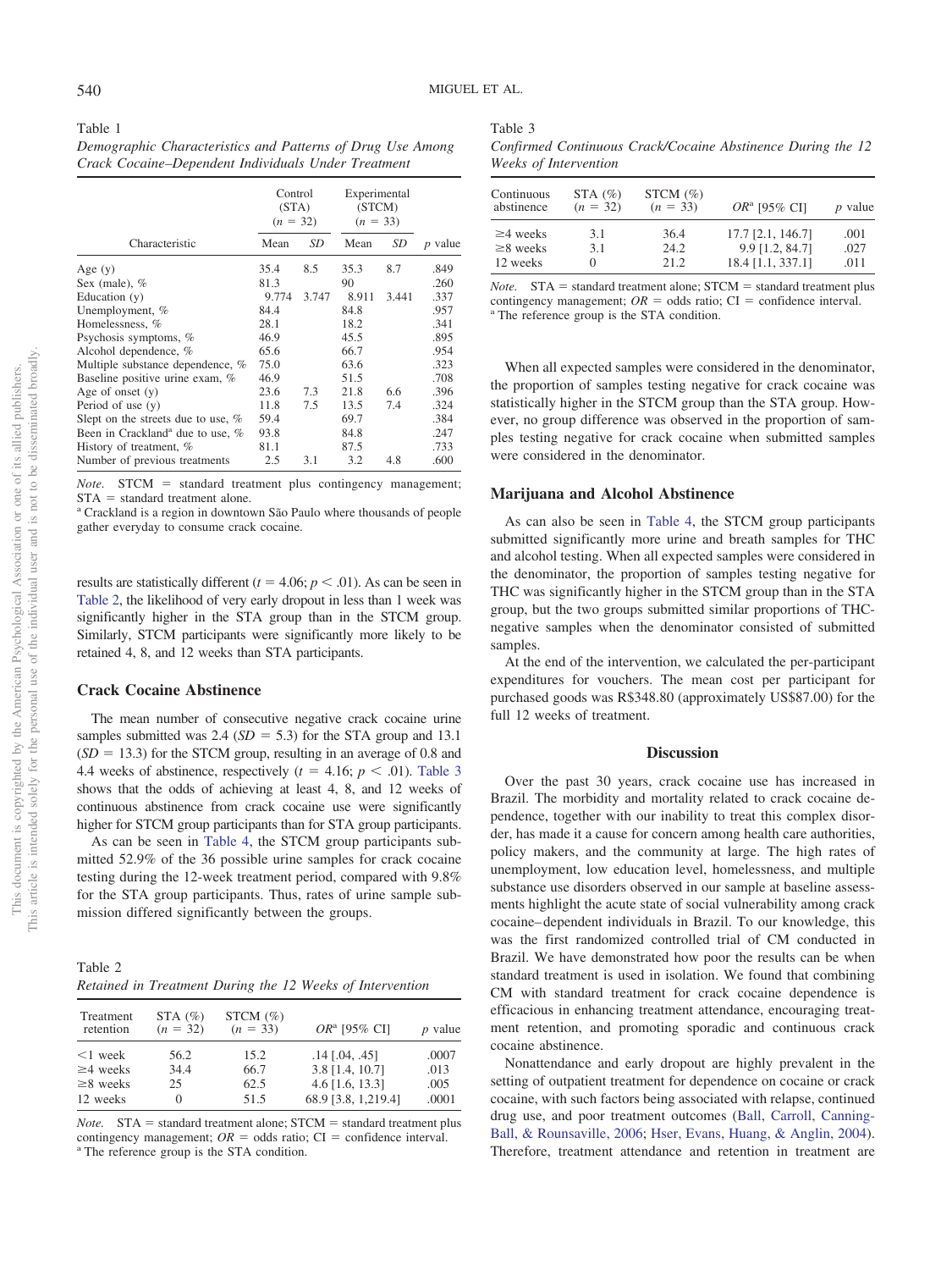| ×            |  |
|--------------|--|
| ۰,<br>×<br>٧ |  |

| Target drugs                                                        | STA $(n = 32)$ ,<br>$%$ (number of<br>samples) | STCM $(n = 33)$ ,<br>$%$ (number of<br>samples) | $t$ value <sup><math>a</math></sup> | <i>p</i> value |
|---------------------------------------------------------------------|------------------------------------------------|-------------------------------------------------|-------------------------------------|----------------|
| Total samples submitted                                             |                                                |                                                 |                                     |                |
| Crack/cocaine                                                       | 9.8(113)                                       | 52.9 (628)                                      | 4.286                               | .0001          |
| <b>THC</b>                                                          | 10.3(119)                                      | 53.5 (636)                                      | 4.206                               | .0001          |
| Alcohol                                                             | 9.8(113)                                       | 54.2 (644)                                      | 4.310                               | .0001          |
| Negative samples submitted (considering)<br>all expected samples)   |                                                |                                                 |                                     |                |
| Crack/cocaine                                                       | 8.3(96)                                        | 46.5(552)                                       | 4.138                               | .0001          |
| <b>THC</b>                                                          | 9.8(113)                                       | 50.3(598)                                       | 3.906                               | .0001          |
| Alcohol                                                             | 9.4(108)                                       | 53.9(641)                                       | 4.408                               | .0001          |
| Negative samples submitted (considering)<br>submitted samples only) |                                                |                                                 |                                     |                |
| Crack/cocaine                                                       | 89.2(96)                                       | 87.8(552)                                       | $-.872$                             | .386           |
| <b>THC</b>                                                          | 93(113)                                        | 92.6(598)                                       | $-.112$                             | .911           |
| Alcohol                                                             | 98.4(113)                                      | 99.7(641)                                       | 1.075                               | .287           |

<span id="page-5-0"></span>Table 4 *Submitted Samples of the Primary and Secondary Target Drugs*

*Note.* STA = standard treatment alone; STCM = standard treatment plus contingency management; THC = sdelta-9-tetrahydrocannabinol.

<sup>a</sup> The reference group is the STA condition.

essential to assessments of treatment efficacy. Although the CM modality employed in this study was not designed to reinforce attendance or retention, our results suggest that CM targeting abstinence can have a substantial effect on those outcomes. We found that CM not only promoted significantly better treatment attendance but also increased by 68.9 times the likelihood of full retention in treatment, with over 50% of the STCM participants being retained until the end of the treatment period. These results are consistent with those of other trials of CM targeting cocaine abstinence, including voucher-based programs [\(Garcia-Rodriguez](#page-6-12) [et al., 2009;](#page-6-12) [Higgins et al., 1993,](#page-6-23) [1994;](#page-6-24) [Secades-Villa et al., 2011\)](#page-7-11) and prize-based programs [\(Petry, Alessi, & Ledgerwood, 2012;](#page-7-16) [Petry, Martin, & Simcic, 2005;](#page-7-17) [Petry et al., 2004\)](#page-7-18) targeting abstinence from cocaine, as well as with those of trials of CM targeting abstinence from multiple stimulants, including cocaine [\(Petry,](#page-7-10) [Peirce, et al., 2005;](#page-7-10) [Rawson et al., 2006\)](#page-7-19).

The proportions of crack cocaine–negative samples submitted were significantly higher in the experimental (STCM) group than in the control (STA) group (46.5% vs. 8.3%) when all expected samples were considered in the denominator, but these differences primarily related to differential sample submission rates between the groups. Patients in the control condition submitted only about 10% of the expected 36 samples, and the proportions of submitted samples that tested negative were similarly high in both groups. Nevertheless, more than one fifth of the participants in the STCM group documented consistent abstinence for the entire treatment period, compared with none of those in the STA group. Such results suggest that a proportion of crack cocaine users can achieve optimal responses once appropriate treatment has been provided.

Our findings are in keeping with those of several other trials of CM targeting cocaine abstinence [\(García-Fernández et al., 2011;](#page-6-11) [Garcia-Rodriguez et al., 2009;](#page-6-12) [Higgins et al., 1991,](#page-6-8) [1993;](#page-6-23) [1994;](#page-6-24) [Petry et al., 2012;](#page-7-16) [Petry, Martin, & Simcic, 2005;](#page-7-17) [Petry et al.,](#page-7-18) [2004;](#page-7-18) [Secades-Villa et al., 2011;](#page-7-11) [Silverman et al., 1996\)](#page-7-20) as well as with those of trials of CM targeting abstinence from stimulants in general [\(McDonell et al., 2013;](#page-6-10) [Petry, Peirce, et al., 2005;](#page-7-10) [Peirce](#page-7-21) [et al., 2006;](#page-7-21) [Rawson et al., 2006\)](#page-7-19). In all of those trials, the likelihood of submitting cocaine-negative urine samples was considerably greater among the participants receiving CM interventions, who also achieved longer periods of continuous abstinence.

## **Limitations and Future Directions**

Our study has several limitations that should be considered. First, a substantial number of urine test results were missing, especially among the control group participants. We can hypothesize that this is partially due to the severity of crack cocaine dependence in the studied population and the lack of efficacy of the standard treatment. However, the differential rates of missing data between the groups affect a full understanding of the effects of this intervention. Therefore, the large effect size of the CM intervention when all expected samples were considered in the denominator, as well as the lack of evidence of efficacy of CM when only submitted samples were considered, can be partially attributed to the large quantity of missing data. It is of note that different results (including smaller between-groups differences) might have been obtained if the control group had received an intervention that provided more data for analysis. Furthermore, it is important to state that we attempted to conduct 3- and 6-month follow-up evaluations to assess CM's long-term effects. However, very few patients completed the follow-up assessments, impeding any adequate quantitative analyses of these outcomes.

Another limitation is that our study was performed at a single center. Considering that there is no standardization of addiction treatment protocols in Brazil, our results could vary if replicated at centers where different treatment methods are employed and patient demographics differ. Hence, it is difficult to predict how representative the results obtained for STCM and STA are in comparison with the standard treatments currently available in the country. In addition, our study offers limited insight into how effective CM can be when applied in combination with other treatment approaches.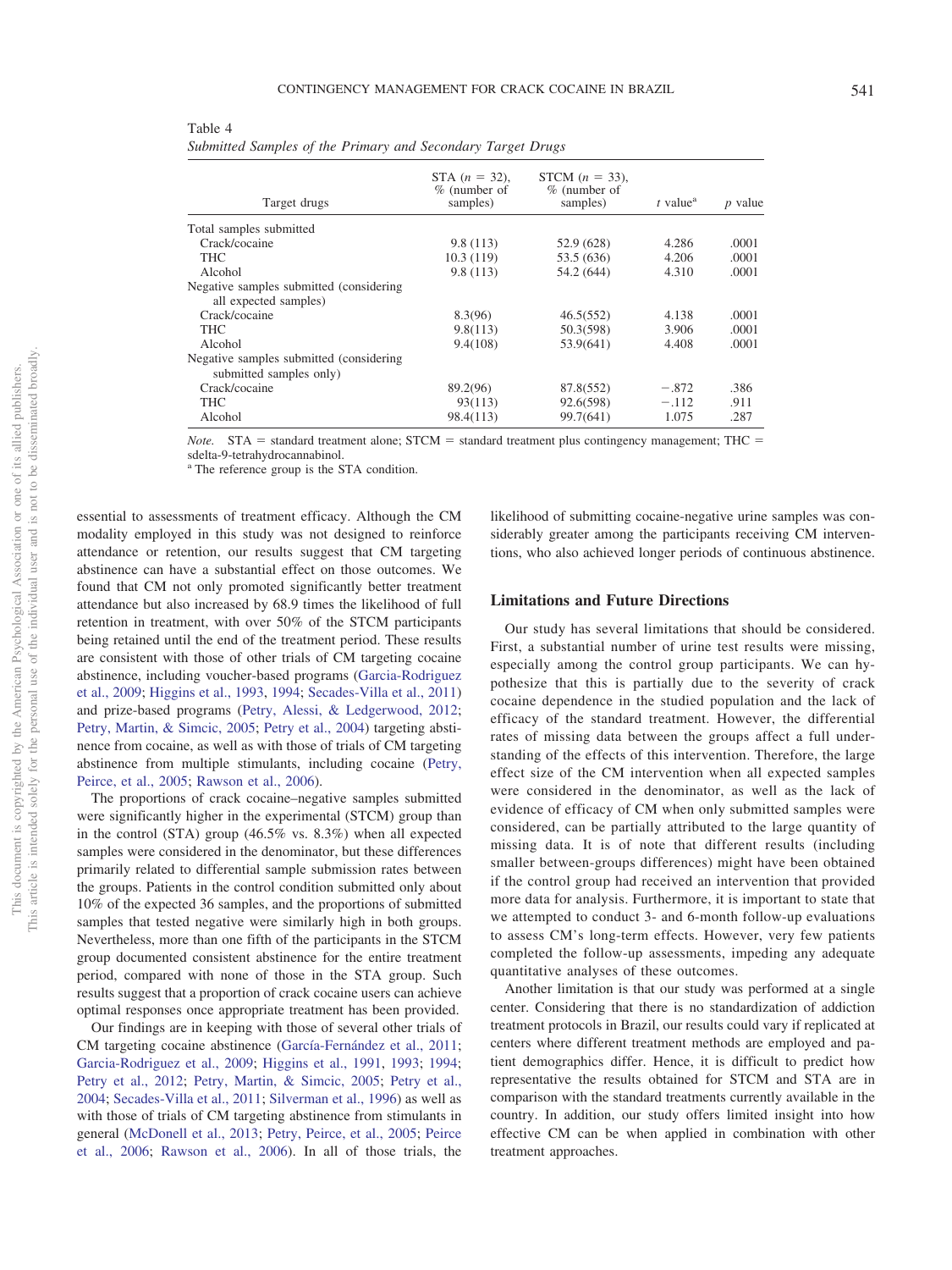Regardless of its limitations, our study produced results suggesting that implementing CM in the setting of outpatient treatment at public health care facilities can be an effective strategy to address the public health crisis of crack cocaine use in Brazil. Finally, even though our study was not designed to conduct costeffectiveness evaluations, the average monthly cost of US\$29.00 per patient appears insignificant compared with the social and financial burden of crack cocaine use in Brazil.

There is a need for additional studies of CM targeting crack cocaine abstinence, conducted at multiple centers, involving larger samples, including different reinforcement strategies (in terms of schedule and magnitude), targeting other desirable responses (such as retention and medication compliance), offering different forms of reinforcers (such as housing and access to employment), and designed to address cost-effectiveness issues. Such studies could provide further evidence of the efficacy of CM in the treatment of crack cocaine dependence.

## **References**

- <span id="page-6-0"></span>Abdalla, R. R., Madruga, C. S., Ribeiro, M., Pinsky, I., Caetano, R., & Laranjeira, R. (2014). Prevalence of cocaine use in Brazil: Data from the II Brazilian national alcohol and drugs survey (BNADS). *Addictive Behaviors, 39,* 297–301. <http://dx.doi.org/10.1016/j.addbeh.2013.10.019>
- <span id="page-6-18"></span>American Psychiatric Association. (2002). Manual diagnóstico e estatístico de transtornos mentais: texto revisado (DSM-IV-TR) [DSM-IV-TR: Diagnostic and statistical manual of mental disorders]. Porto Alegre: Artmed.
- <span id="page-6-21"></span>Ball, S. A., Carroll, K. M., Canning-Ball, M., & Rounsaville, B. J. (2006). Reasons for dropout from drug abuse treatment: Symptoms, personality, and motivation. *Addictive Behaviors, 31,* 320 –330. [http://dx.doi.org/10](http://dx.doi.org/10.1016/j.addbeh.2005.05.013) [.1016/j.addbeh.2005.05.013](http://dx.doi.org/10.1016/j.addbeh.2005.05.013)
- <span id="page-6-4"></span>Carvalho, H. B., & Seibel, S. D. (2009). Crack cocaine use and its relationship with violence and HIV. *Clinics, 64,* 857– 866. [http://dx.doi](http://dx.doi.org/10.1590/S1807-59322009000900006) [.org/10.1590/S1807-59322009000900006](http://dx.doi.org/10.1590/S1807-59322009000900006)
- <span id="page-6-13"></span>Chen, W., Hong, Y., Zou, X., McLaughlin, M. M., Xia, Y., & Ling, L. (2013). Effectiveness of prize-based contingency management in a methadone maintenance program in China. *Drug and Alcohol Dependence, 133,* 270 –274. [http://dx.doi.org/10.1016/j.drugalcdep.2013.05](http://dx.doi.org/10.1016/j.drugalcdep.2013.05.028) [.028](http://dx.doi.org/10.1016/j.drugalcdep.2013.05.028)
- <span id="page-6-20"></span>Cohen, J. (1988). *Statistical power analysis for the behavioral sciences* (2nd ed.). Hillsdale, NJ: Lawrence Erlbaum.
- <span id="page-6-7"></span>Dunn, J., & Laranjeira, R. (1999). Cocaine-profiles, drug histories, and patterns of use of patients from Brazil. *Substance Use & Misuse, 34,* 1527–1548.
- <span id="page-6-1"></span>Dunn, J., Laranjeira, R. R., Da Silveira, D. X., Formigoni, M. L., & Ferri, C. P. (1996). Crack cocaine: An increase in use among patients attending clinics in São Paulo: 1990 –1993. *Substance Use & Misuse, 31,* 519 – 527. <http://dx.doi.org/10.3109/10826089609045824>
- <span id="page-6-15"></span>Dutra, L., Stathopoulou, G., Basden, S. L., Leyro, T. M., Powers, M. B., & Otto, M. W. (2008). A meta-analytic review of psychosocial interventions for substance use disorders. *The American Journal of Psychiatry, 165,* 179 –187. <http://dx.doi.org/10.1176/appi.ajp.2007.06111851>
- <span id="page-6-19"></span>First, M. B., Spitzer, R. L., Gibbon, M., & Williams, J. B. (1997). *User's guide for the Structured Clinical Interview for DSM–IV Axis I disorders SCID-I: Clinician version*. Washington, DC: American Psychiatric Press.
- <span id="page-6-11"></span>García-Fernández, G., Secades-Villa, R., García-Rodríguez, O., Sánchez-Hervás, E., Fernández-Hermida, J. R., & Higgins, S. T. (2011). Adding voucher-based incentives to community reinforcement approach improves outcomes during treatment for cocaine dependence. *The American Journal on Addictions, 20,* 456 – 461. [http://dx.doi.org/10.1111/j](http://dx.doi.org/10.1111/j.1521-0391.2011.00154.x) [.1521-0391.2011.00154.x](http://dx.doi.org/10.1111/j.1521-0391.2011.00154.x)
- <span id="page-6-12"></span>Garcia-Rodriguez, O., Secades-Villa, R., Higgins, S. T., Fernandez-Hermida, J. R., Carballo, J. L., Errasti Perez, J. M., & Diaz, S. A. (2009). Effects of voucher-based intervention on abstinence and retention in an outpatient treatment for cocaine addiction: A randomized controlled trial. *Experimental and Clinical Psychopharmacology, 17,* 131–138. <http://dx.doi.org/10.1037/a0015963>
- <span id="page-6-3"></span>Guindalini, C., Vallada, H., Breen, G., & Laranjeira, R. (2006). Concurrent crack and powder cocaine users from Sao Paulo: Do they represent a different group? *BMC Public Health, 6,* 10. [http://dx.doi.org/10.1186/](http://dx.doi.org/10.1186/1471-2458-6-10) [1471-2458-6-10](http://dx.doi.org/10.1186/1471-2458-6-10)
- <span id="page-6-24"></span>Higgins, S. T., Budney, A. J., Bickel, W. K., Foerg, F. E., Donham, R., & Badger, G. J. (1994). Incentives improve outcome in outpatient behavioral treatment of cocaine dependence. *Archives of General Psychiatry, 51,* 568 –576. <http://dx.doi.org/10.1001/archpsyc.1994.03950070060011>
- <span id="page-6-23"></span>Higgins, S. T., Budney, A. J., Bickel, W. K., Hughes, J. R., Foerg, F., & Badger, G. (1993). Achieving cocaine abstinence with a behavioral approach. *The American Journal of Psychiatry, 150,* 763–769. [http://dx](http://dx.doi.org/10.1176/ajp.150.5.763) [.doi.org/10.1176/ajp.150.5.763](http://dx.doi.org/10.1176/ajp.150.5.763)
- <span id="page-6-8"></span>Higgins, S. T., Delaney, D. D., Budney, A. J., Bickel, W. K., Hughes, J. R., Foerg, F., & Fenwick, J. W. (1991). A behavioral approach to achieving initial cocaine abstinence. *The American Journal of Psychiatry, 148,* 1218 –1224. <http://dx.doi.org/10.1176/ajp.148.9.1218>
- <span id="page-6-9"></span>Higgins, S. T., Wong, C. J., Badger, G. J., Ogden, D. E. H., & Dantona, R. L. (2000). Contingent reinforcement increases cocaine abstinence during outpatient treatment and 1 year of follow-up. *Journal of Consulting and Clinical Psychology, 68,* 64 –72. [http://dx.doi.org/10.1037/](http://dx.doi.org/10.1037/0022-006X.68.1.64) [0022-006X.68.1.64](http://dx.doi.org/10.1037/0022-006X.68.1.64)
- <span id="page-6-22"></span>Hser, Y. I., Evans, E., Huang, D., & Anglin, D. M. (2004). Relationship between drug treatment services, retention, and outcomes. *Psychiatric Services, 55,* 767–774. <http://dx.doi.org/10.1176/appi.ps.55.7.767>
- <span id="page-6-14"></span>Jiang, H., Du, J., Wu, F., Wang, Z., Fan, S., Li, Z., & Zhao, M. (2012). Efficacy of contingency management in improving retention and compliance to methadone maintenance treatment: A random controlled study. *Shanghai Archives of Psychiatry, 24,* 11.
- <span id="page-6-16"></span>Lussier, J. P., Heil, S. H., Mongeon, J. A., Badger, G. J., & Higgins, S. T. (2006). A meta-analysis of voucher-based reinforcement therapy for substance use disorders. *Addiction, 101,* 192–203. [http://dx.doi.org/10](http://dx.doi.org/10.1111/j.1360-0443.2006.01311.x) [.1111/j.1360-0443.2006.01311.x](http://dx.doi.org/10.1111/j.1360-0443.2006.01311.x)
- <span id="page-6-5"></span>Malta, M., Magnanini, M. M., Mello, M. B., Pascom, A. R., Linhares, Y., & Bastos, F. I. (2010). HIV prevalence among female sex workers, drug users and men who have sex with men in Brazil: A systematic review and meta-analysis. *BMC Public Health, 10,* 317. [http://dx.doi.org/10](http://dx.doi.org/10.1186/1471-2458-10-317) [.1186/1471-2458-10-317](http://dx.doi.org/10.1186/1471-2458-10-317)
- <span id="page-6-10"></span>McDonell, M. G., Srebnik, D., Angelo, F., McPherson, S., Lowe, J. M., Sugar, A.,... Ries, R. K. (2013). Randomized controlled trial of contingency management for stimulant use in community mental health patients with serious mental illness. *The American Journal of Psychiatry, 170,* 94 –101. <http://dx.doi.org/10.1176/appi.ajp.2012.11121831>
- <span id="page-6-17"></span>Miguel, A. Q. C., Yamauchi, R., Simões, V., da Silva, C. J., & Laranjeira, R. R. (2015). From Theory to treatment: Understanding addiction from an operant behavioral perspective. *Journal of Modern Education Review, 5,* 778 –787. [http://dx.doi.org/10.15341/jmer\(2155-7993\)/08.05](http://dx.doi.org/10.15341/jmer%282155-7993%29/08.05.2015/006) [.2015/006](http://dx.doi.org/10.15341/jmer%282155-7993%29/08.05.2015/006)
- <span id="page-6-6"></span>Narvaez, J. C., Jansen, K., Pinheiro, R. T., Kapczinski, F., Silva, R. A., Pechansky, F., & Magalhães, P. V. (2014). Psychiatric and substanceuse comorbidities associated with lifetime crack cocaine use in young adults in the general population. *Comprehensive Psychiatry, 55,* 1369 – 1376. <http://dx.doi.org/10.1016/j.comppsych.2014.04.021>
- <span id="page-6-2"></span>Noto, A. R., Baptista, M. C., Faria, S. T., Nappo, S. A., Galduróz, J. C. F., & Carlini, E. A. (2003). Drogas e saúde na imprensa brasileira: Uma análise de artigos publicados em jornais e revistas [Drugs and health in the Brazilian press: An analysis of articles published in newspapers and magazines]. *Cadernos de Saude Publica, 19,* 69 –79. [http://dx.doi.org/](http://dx.doi.org/10.1590/S0102-311X2003000100008) [10.1590/S0102-311X2003000100008](http://dx.doi.org/10.1590/S0102-311X2003000100008)